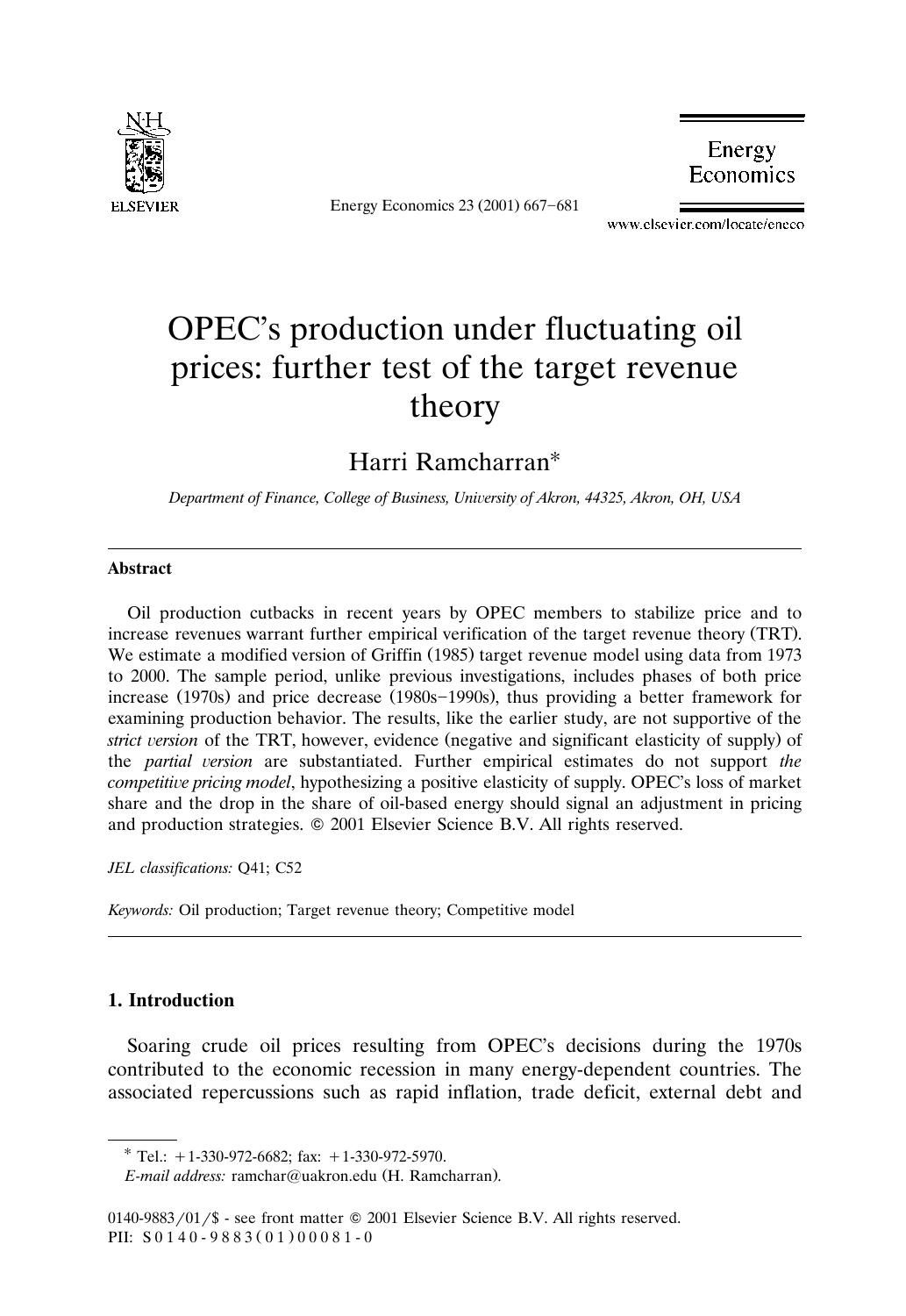budget deficit reveal the vulnerability of global economy to the price of energy. These issues are analyzed in many studies, including, Fried and Schultze (1975) and Marquez (1986). In response to the energy crisis, many countries developed plans on alternative sources of energy and the possibility of inter-fuel substitution. Griffin and Gregory (1976), Pindyck (1979) and Apostolakis (1990) discuss the implications of these strategies. The first oil shock (1973–1974) positioned OPEC as an important force in the world oil market; that triggered a plethora of studies aimed to explain energy pricing and production behavior. Some of these include Blitzer et al. (1975), Fischer et al. (1975), Kalymon (1975), Cremer and Weitzman  $(1976)$ , Hnyilicza and Pindyck  $(1976)$ , Danielsen  $(1980)$ , Newbery  $(1981)$ , Verleger (1982), Adelman (1982), Griffin (1985), Dahl and Yucel (1991) and Gately (1995). The methodology includes: (a) the theory of exhaustible resources; (b) game theory; (c) simulation; (d) industrial economics; and (e) economic efficiency hypothesis. Mabro (1992) critically evaluates some of these approaches. An important aspect of OPEC's production behavior is the propensity for some members to cheat on quotas; this phenomenon is examined by Griffin and Xiong (1997).

The target revenue theory (TRT), developed by Ezzati (1976), Cremer and Isfahani (1980) and Teece (1982), remains a popular (and controversial) theory of oil pricing and production. The theory postulates that production cutbacks occur in response to rising oil prices to equate oil revenue with investment needs. If exporting countries try to satisfy target revenue for domestic investment purposes, a backward bending supply schedule is hypothesized, thus the TRT explicitly implies that a fall in prices will result in output expansion. OPEC's production behavior in the mid-1970s seemed to be consistent with the TRT. Griffin (1985) estimates an empirical model of the TRT for OPEC with data for the period 1971–1983, a period of rapid price increase and finds little support of the theory. Structural changes in the world oil market, the growth of non-OPEC supply, the rapid decline in oil prices (the average spot price for crude fell from \$36.68 per barrel in 1980 to \$13.07 in 1998 with a record low of \$10.41 in December 1998, [see Table A1 (Appendix A) and Fig. 1] and over production by some members of OPEC to enhance revenues warrant further testing of the TRT. More importantly, in the series of production cutbacks, OPEC has been able to boost the price of crude beginning March 1999 to a high of approximately \$28 per barrel in  $2000$ <sup>1</sup> *The Wall Street Journal* (March 16, 2001) reports that OPEC, troubled by weakening oil demand the faltering world economy, is moving toward reducing output to keep the US price of oil near \$30 a barrel (Bahree and Herrick, 2001).

This paper uses a modified version of the model developed by Griffin (1985) to

<sup>&</sup>lt;sup>1</sup> The price of crude has increased steadily from \$11.59 in February 1999 to \$19.94 in July 1999 mainly because of OPEC's decision in March 1999 to trim output by 4.3 million bpd. Since then OPEC has been very disciplined with very high compliance, however, if price continues to increase the temptation could become intense for some members to exceed their quotas and non-OPEC sources to increase (Stanley, 1999).